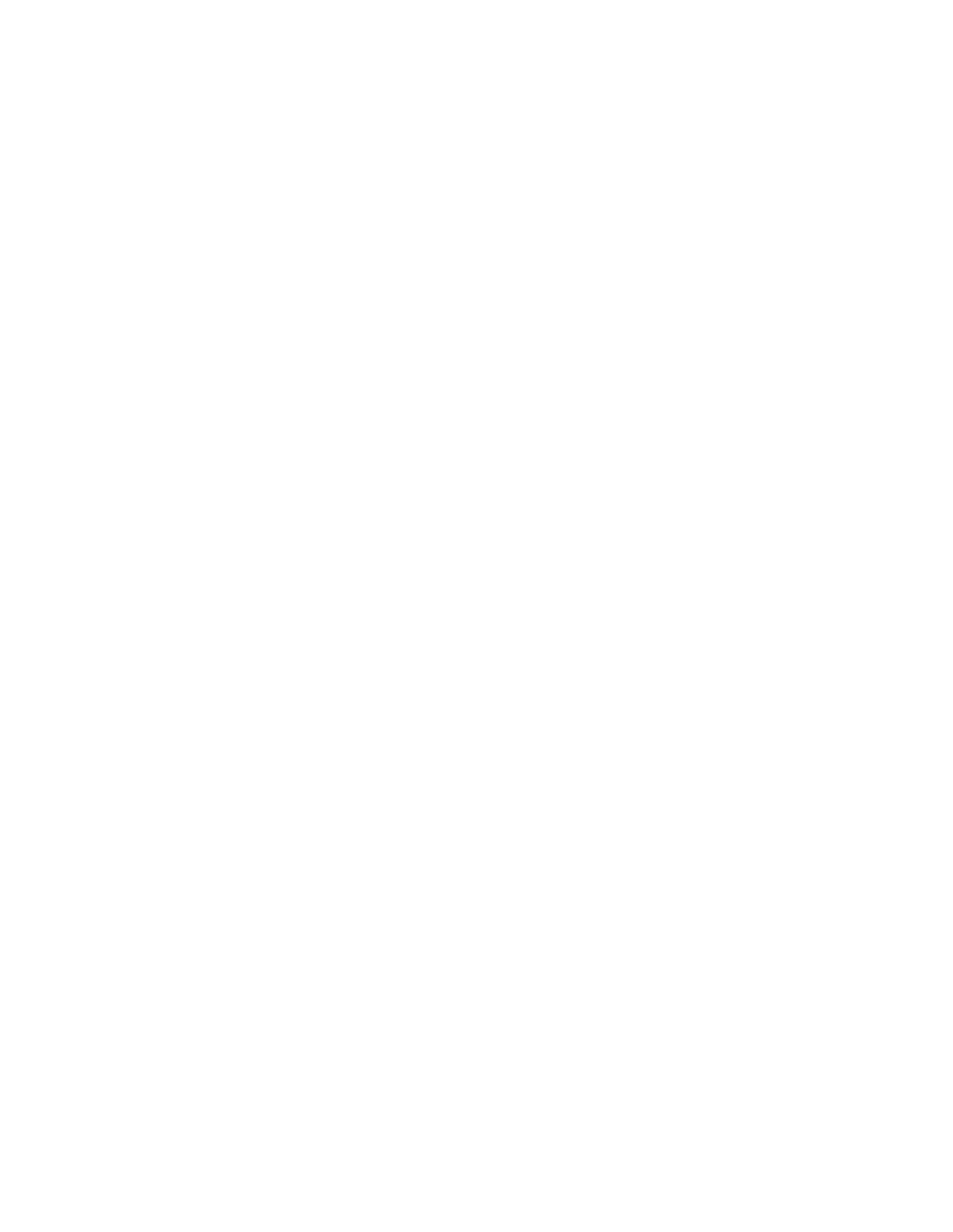#### STATION 2.Scientific Notation & SF's



Change the following to Scientific Notation then indicate the number of sig. figs (SF's) in each measurement:

| Which button do you have on your calculator?                               |               |  |      | Exp |           |  |
|----------------------------------------------------------------------------|---------------|--|------|-----|-----------|--|
| Do you know how to put a number in scientific notation in your calculator? |               |  |      | EE  |           |  |
| $\overline{4}$ .                                                           | $.00007060 =$ |  | SF's |     | $x10^{x}$ |  |
| 3.                                                                         | $6,589,000 =$ |  |      |     |           |  |
| 2.                                                                         | $2,000 =$     |  | SF's |     |           |  |
| 1.                                                                         | $50.28 =$     |  | SF's |     |           |  |

Put **2.508 x 10<sup>-3</sup>** in your calculator. Write down what it looks like on the calculator.

Now **NEVER** write it this way on any papers again. What you see on the

calculator stays on the calculator. Know how to look at your display and write it in the correct form on

worksheets and tests.

#### **Try these and your answers need to have correct sigfigs:**

Calculator Answer Answer Rounded to sf's

5. (5.1 x 104 )(2.07 x 10-18) = \_\_\_\_\_\_\_\_\_\_\_\_\_\_\_\_\_\_ \_\_\_\_\_\_\_\_\_\_\_\_\_\_\_\_\_\_\_\_\_\_

6. 3.52 x 106 = \_\_\_\_\_\_\_\_\_\_\_\_\_\_\_\_\_\_ \_\_\_\_\_\_\_\_\_\_\_\_\_\_\_\_\_\_\_\_\_\_  $\frac{1}{4.1 \times 10^{-2}}$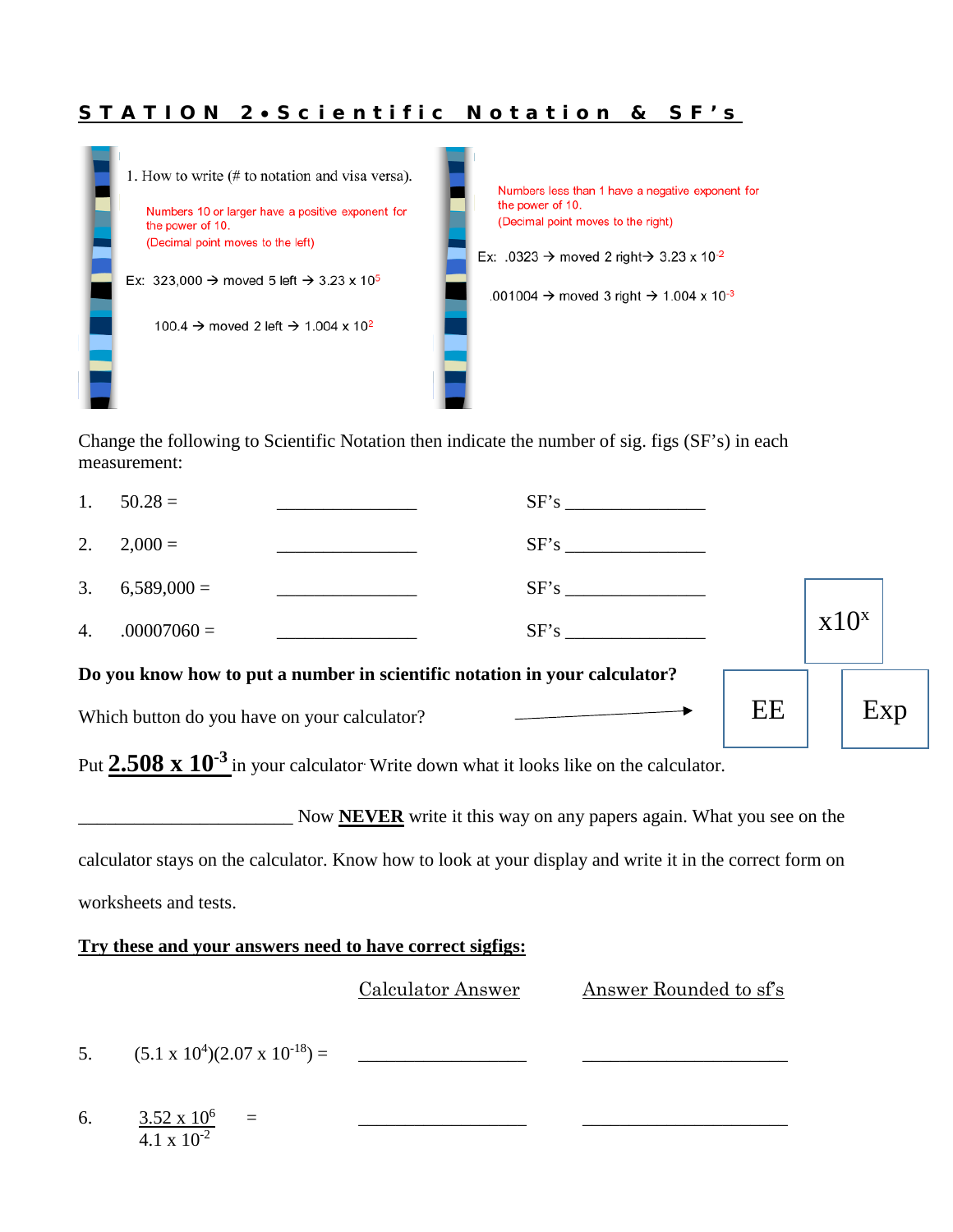## • STATION 3 • Thermal expansion of liquids



- 1. Look at the test tubes that are in the ice water and make a sketch of it in your lab book. Record the temperature of the ice water.
- 2. Measure how high the liquids is in the test tube with the cm ruler and label your diagram. If you can't see any in the tube write 0.00cm. **Be sure to measure to 2 decimal places.**
- 3. Now place the tube in the room temperature water and describe what you see. It's a race. Put the tube back in the ice water once it reaches the top of the tube. Which one gets to the top of the top first? Record the temperature of the room temperature water
- 4. Place the test tube back in the ice water for the next group. Be sure to write some observations in your lab book.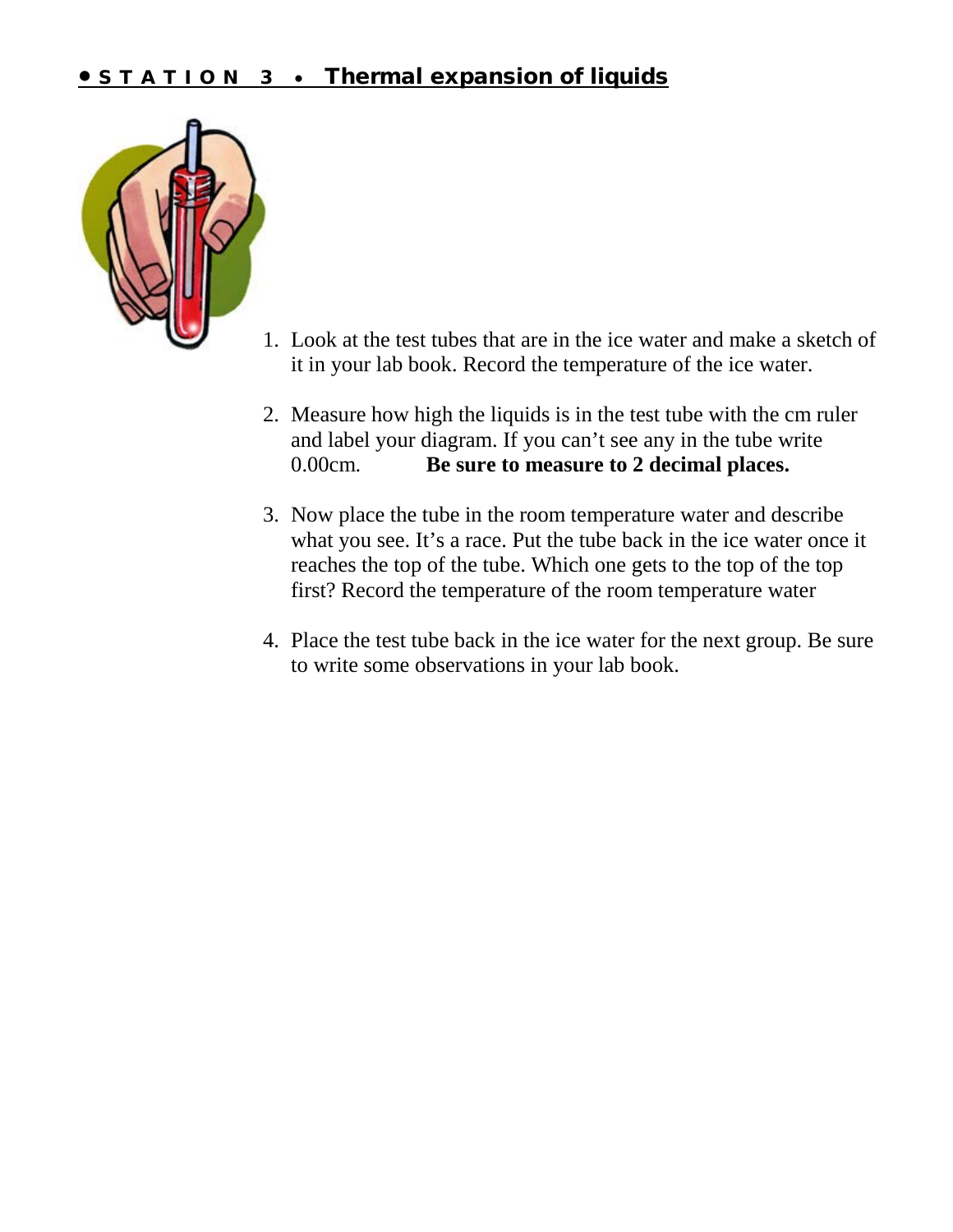## • STATION <sup>4</sup> • METRIC CONVERSIONS using Dimensional Analysis

Write this example in your notebook!!!!

## *How many meters are in 4.1 cm.*

Start with the quantity in the problem **4.1 cm** 



- 1. Examine the units of the desired answer. **m**
- 2. Multiply your quantity by the "relationship".
- 3. The starting units cancel out and you end up with the desired units.

$$
4.1cm \times \frac{1m}{10^2 cm} = 4.1 \times 10^{-2} \text{ or } 0.041m
$$

Some conversions require more than one factor;

We do not convert directly from **km** to  $\mu$ m.

So, the best approach is to convert from kg to g (the base unit) then from g to  $\mu$ g.

$$
0.38km \times \frac{10^3m}{1km} \times \frac{10^6 \mu m}{1m} = 3.8 \times 10^8 \mu m
$$

*Remember, even though we write factors with x signs, we multiply by the numerators and divide by the denominators.* 

 $1 m =$  cm  $1 m =$  mm  $1 km =$  m

#### **Now you try it using "Dimensional Analysis". Use your metric sheet for conversion factors!!**

Convert 2570 mg into Mg:

Convert 0.000335 km into yards:

Convert 45.9 gal/hour to mL/sec (Hint do 2 problems!!)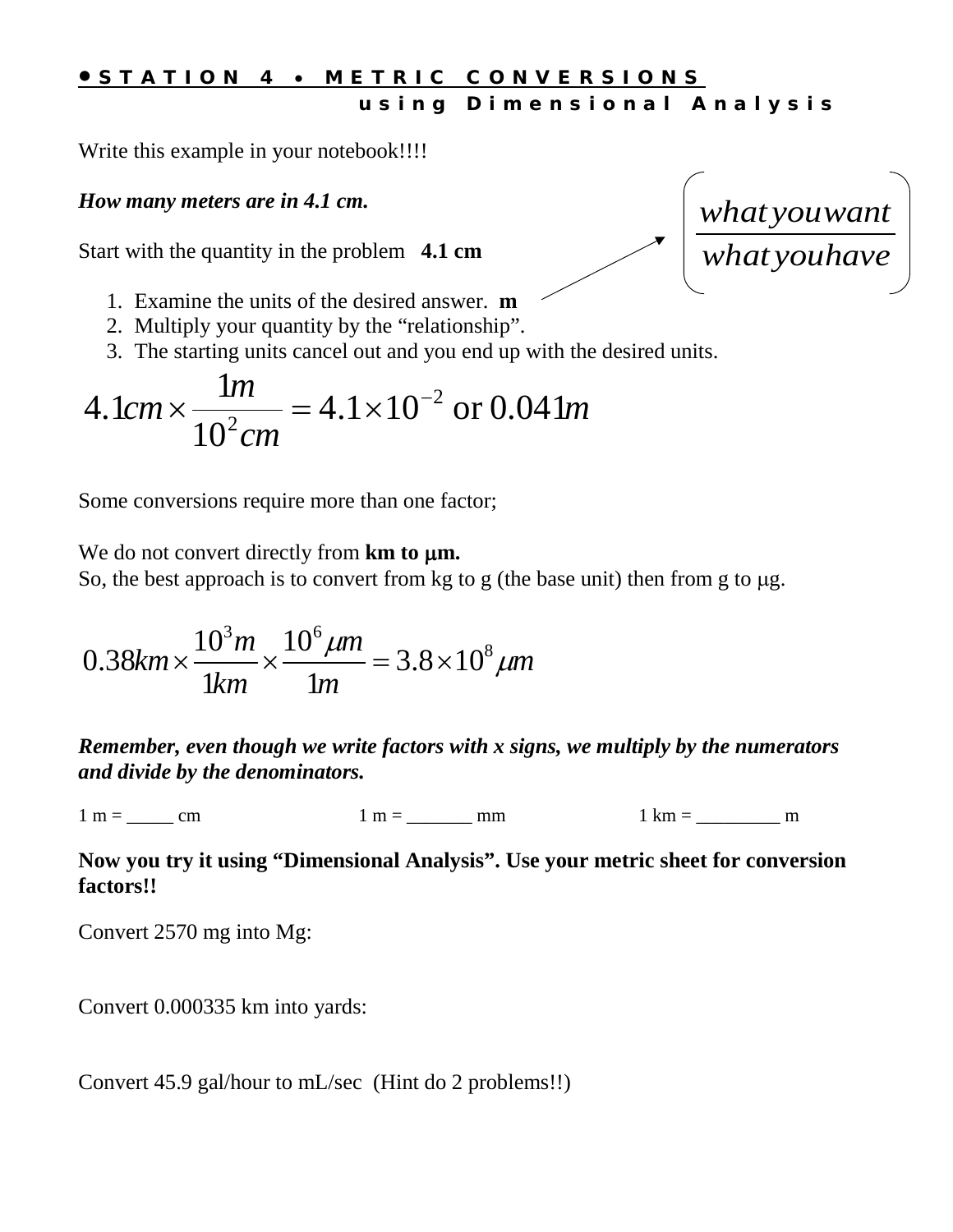# STATION 5 • Observations of phases of matter



- 1. Using the computer go my website **www.quarkygal.com** and go to unit Two.
- 2. Click on the [States of Matter pHet](https://phet.colorado.edu/en/simulation/states-of-matter)
- 3. When the pHet opens click on neon and solid. Does it look like our model of a solid?
- 4. Now play with the simulation and change the temperature on the solid.
- 5. What do you see is happening the as the solid is heated? Is it what you expect?
- 6. Try changing the states of matter and the type of particles present. Also try increasing the temperature and decreasing it.
- 7. Write a paragraph in your lab book reflecting what you observed and how it applies to our model of matter and energy.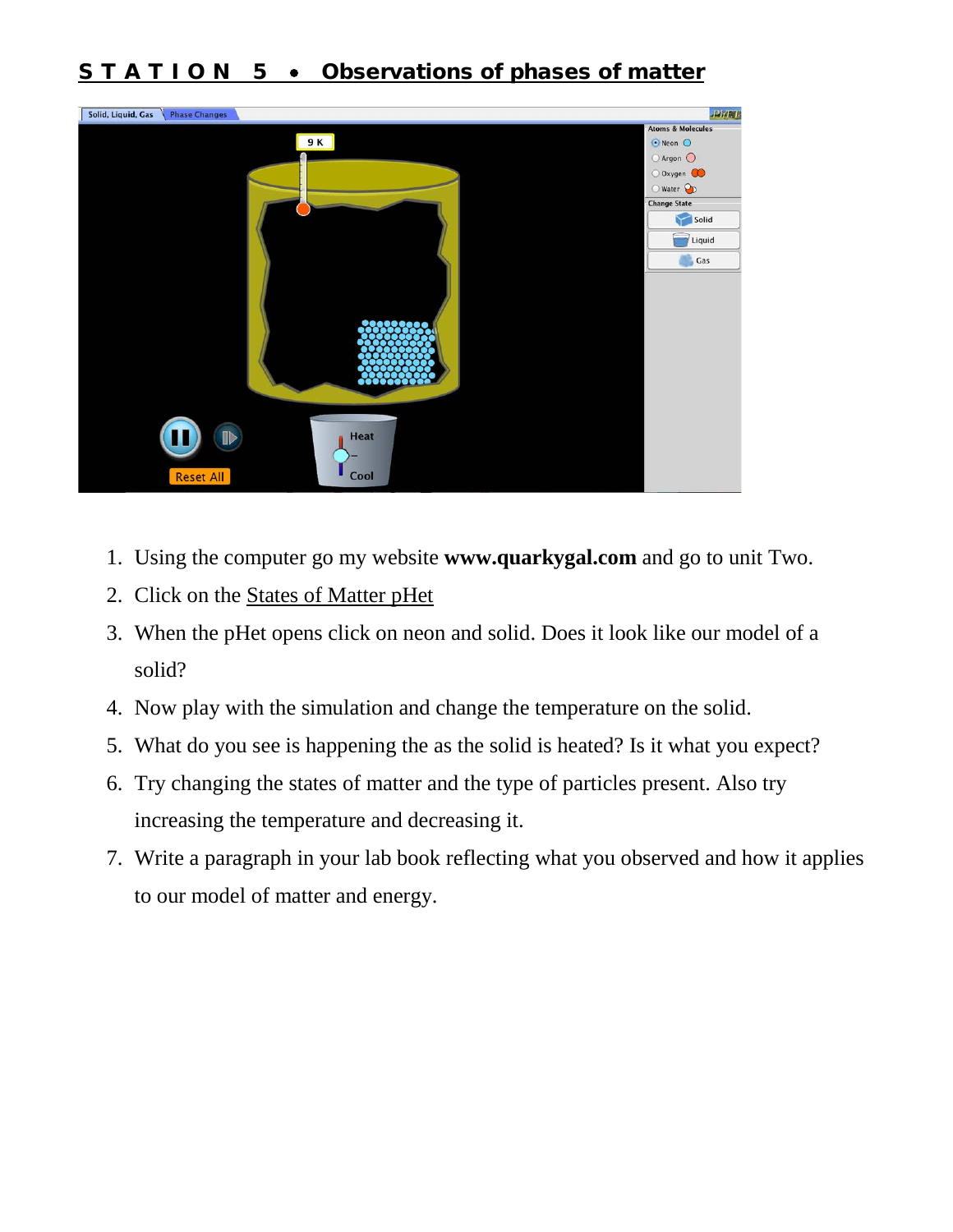#### STATION 6. Measuring mass & grams

- 1. Look at the big mass at this station it is **one** Kilogram (Kg) Describe it in your notebook.
- 2. Now look at the little mass sitting next to it, it is **ten** grams. (g)
- 3. Draw a picture comparing the two sizes. Which is **BIGGER**? Can 1000kg fit into one gram?
- 4. What is the relationship between grams and Kilograms?



### **Now you try it using "Dimensional Analysis".**

- 1. Put one of the objects in the basket on the scale.
- 2. Write the mass in grams to 3 decimal places in your lab book.
- 3. Now convert that mass to Kg using dimensional analysis.
- 4. Next convert the mass from Kg back to pounds (lbs).

While you wait at this station do a little SF practice.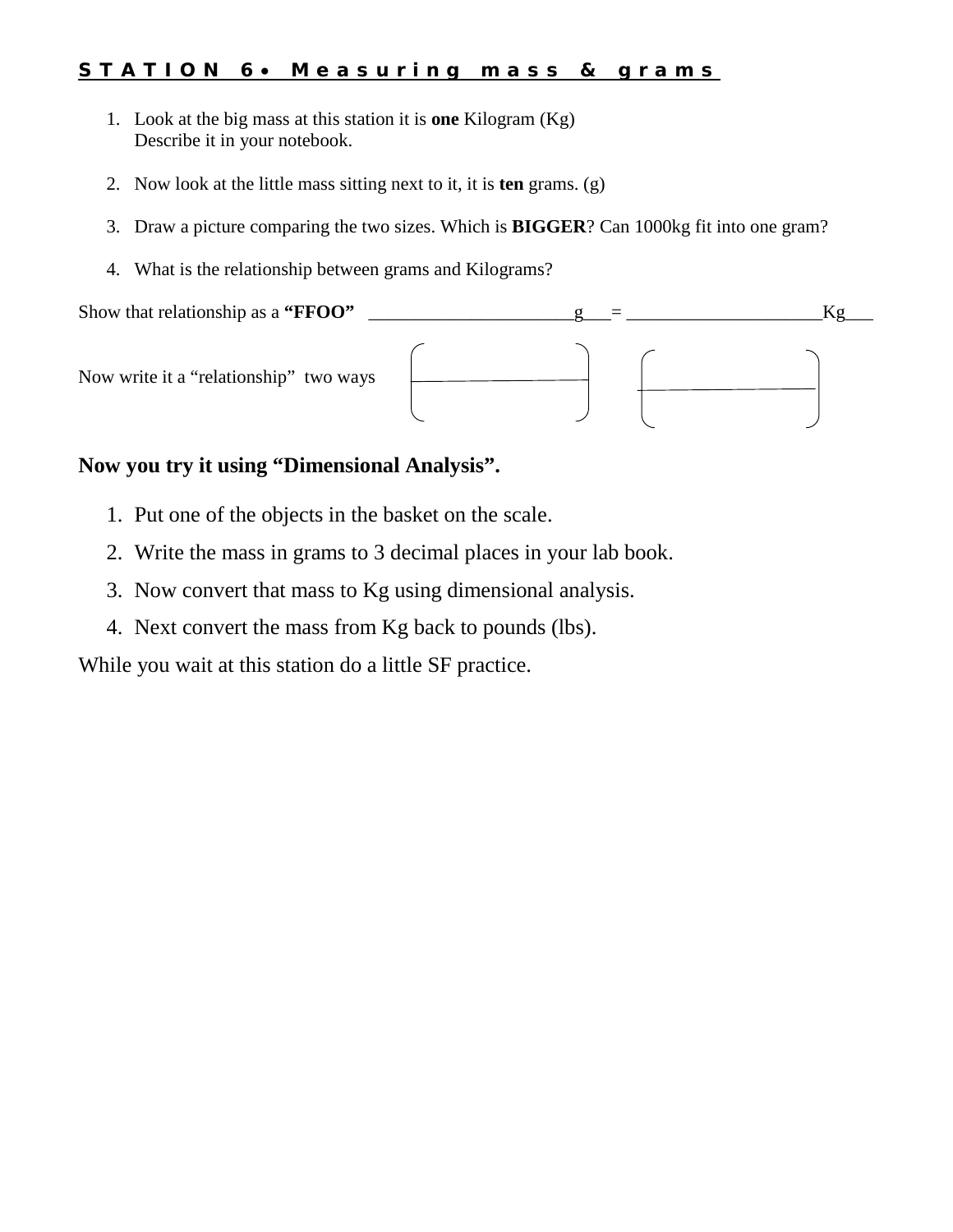#### STATION 7.Significant Figures (SF's) Remember the pesky ZEROS!!!

Working with a partner answer the following questions in your notebook:

| Write down the following number:                                                                    |                          | .0005600000213000000   |  |  |
|-----------------------------------------------------------------------------------------------------|--------------------------|------------------------|--|--|
| Now mark whether the zeros are significant or not.<br>Hint: If a decimal zero's at the end COUNT!!! |                          |                        |  |  |
| 1) How many significant figures are in each of the following?                                       |                          |                        |  |  |
| .0012<br>a)                                                                                         |                          |                        |  |  |
| b) $904,000$                                                                                        |                          |                        |  |  |
| 0.001060<br>C)                                                                                      |                          |                        |  |  |
| d) $900.0$                                                                                          |                          |                        |  |  |
| Now do the following calculations:                                                                  | <b>Calculator Answer</b> | Answer Rounded to sf's |  |  |
| $(42.16)(.00301) =$<br>2)                                                                           |                          |                        |  |  |
| 3)<br>$1.31 + 47.3315 =$                                                                            |                          |                        |  |  |
| $(.00881)(57.07) =$<br>4)                                                                           |                          |                        |  |  |
| 5)<br>$.7016 =$<br>.520                                                                             |                          |                        |  |  |

# **DON'T WRITE ON THIS PAPER!!!!!!**